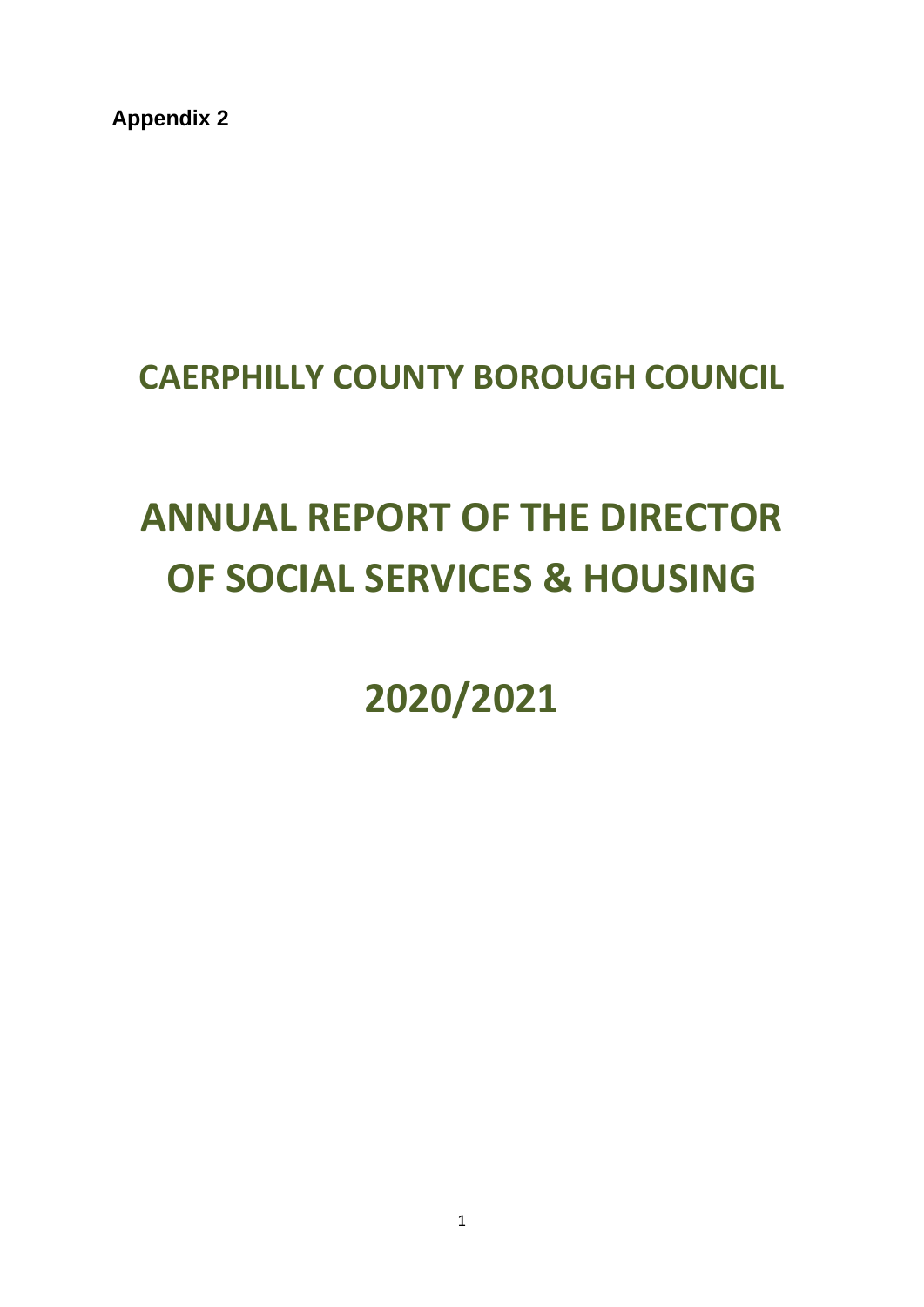#### **CONTENTS:**

|                                             | <b>PAGE</b> |
|---------------------------------------------|-------------|
| <b>INTRODUCTION</b>                         | З           |
| RESPONDING TO THE COVID-19 PANDEMIC 2020/21 | 5           |
| <b>UPDATES ON PRIORITIES FOR 2020/21</b>    | 11          |
| PRIORITIES FOR 2021/22                      | 14          |
| <b>CONCLUSION</b>                           | 14          |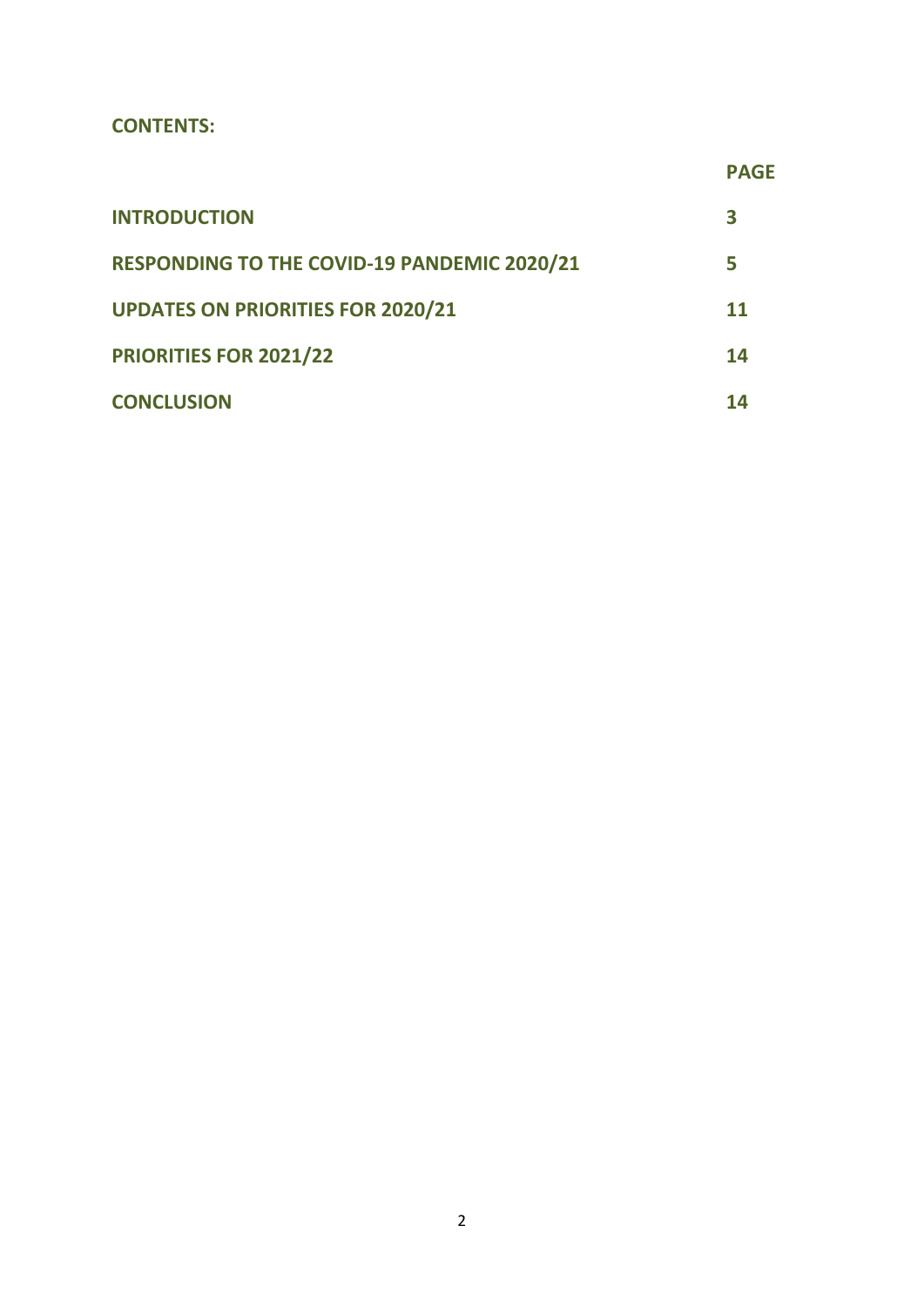# INTRODUCTION

I would like to start my Annual Report for 2020/21 by paying tribute to all of the staff in the County Borough who have played a part in delivering Social Services, whether they be employees of the Council or staff employed by our Independent or third sector partners. Staff have shown great flexibility in changing roles and responding to the needs of some of the most vulnerable members of the community.

As everyone will be aware the emergence of the Coronavirus pandemic brought with it unprecedented challenges for public services throughout Wales and it has been no different for Social Services in Caerphilly.

Inevitably in responding to the crisis, the Directorate has had to look at the way it delivers services and deploys it resources very differently. Some services have had to be paused, staff redeployed into new areas of work and resources redirected to deal with priorities that often emerged overnight.

I fully acknowledge that some of these changes have and continue to have an impact on the people who receive our services and their carers. Whilst we continue to put services back in place it is important that we take any opportunities to learn lessons and modernise services to make sure they are sustainable through what are going to be a very challenging few years for everyone involved with social care.

Staff have had to work very closely alongside our partners in the Aneurin Bevan University Health Board, Education, Housing, the independent sector and the third sector.

As would be expected given the nature of the virus staff have had to contend with rapidly emerging and changing guidance often at very short notice. Guidelines around issues such as testing, visiting, use of personal protective equipment (PPE) to name just a few have meant staff have had to change the way they work with just a few hours' notice. Guidance continues to emerge and change as we come out of the pandemic and has a significant impact on how we will "open services back up" to our service users.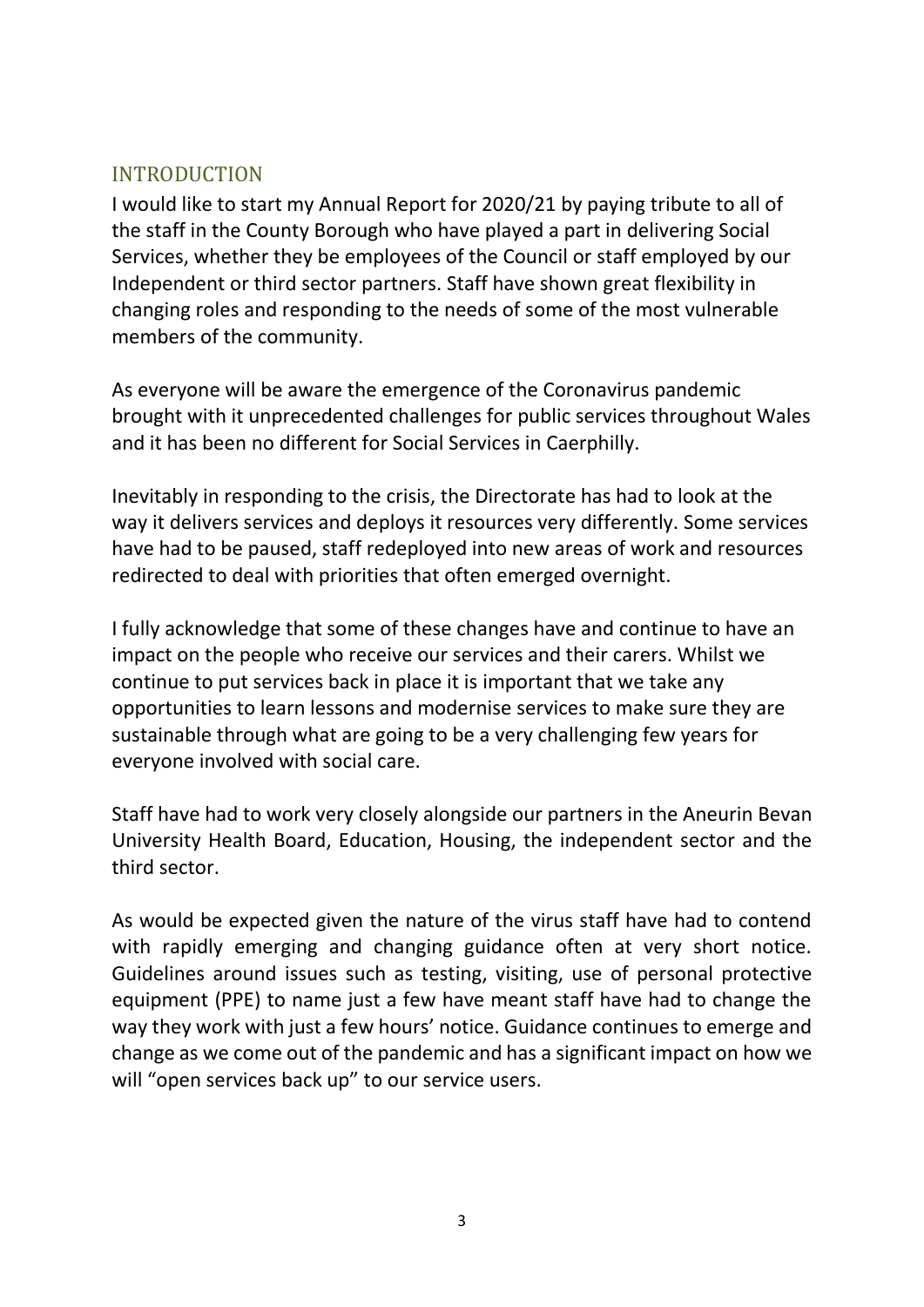Hopefully, as I write this report, we are beginning to see us all moving towards a recovery pathway and whilst this is obviously welcomed, there is little doubt that the impact in terms of the way we deliver services will be felt for years to come. There has been significant learning from the pandemic, both positive and negative and as we move forward we will need to be mindful of alternative ways of delivering services required as people come to terms with the outcome of the pandemic.

As a result the 2020/21 Director's Annual Report looks different to reports published in previous years. This year's report primarily focuses on how the Directorate responded to the pandemic to ensure critical frontline service delivery was able to be maintained to support our most vulnerable children and adults. However, you will also see reference to the progress made on some of our other key priorities and it's a great credit to the staff involved that theses priorities have been progressed at the same time as responding to the challenges of the pandemic.

It is also important to note that National performance reporting was suspended for the year because a new National Performance Framework is scheduled to be implemented by Welsh Government.

In summary, the 2020/21 Annual Report serves to highlight the key areas that the Directorate has had to respond to during the pandemic as well as identifying actions that had previously been agreed to be implemented during the year and new priorities to focus on as we move forward.

Dave Street Corporate Director Social Services & Housing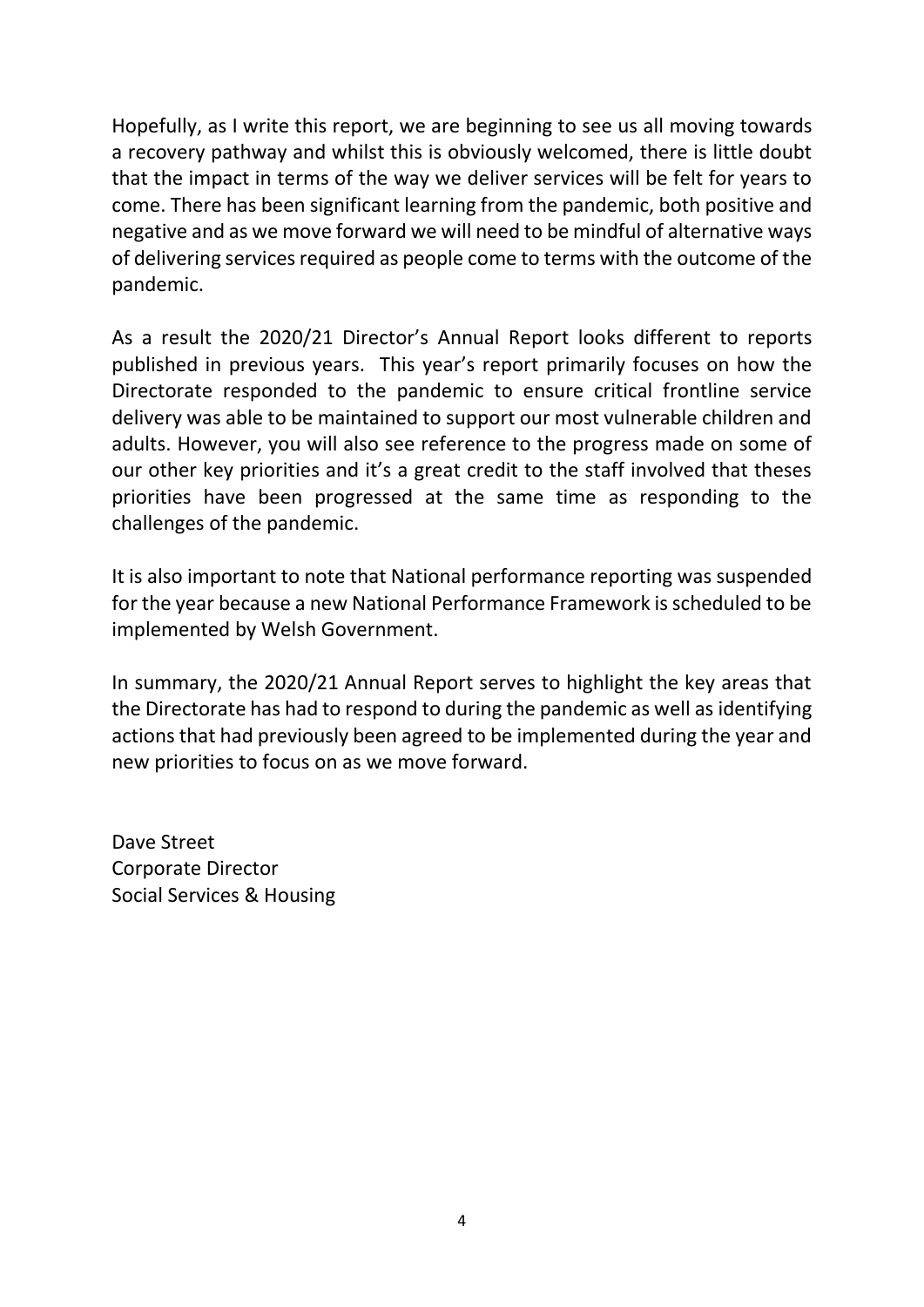## **Responding to the COVID-19 Pandemic 2020/21:**

## **Workforce**

As a result of the initial lockdown guidance, day centres had to be closed and day centre staff were redeployed to care homes for older people or supported living homes. This was partly as a result of the fact that the majority of people attending day services were in the shielding category but was also part of our contingency plan should we lose high numbers of staff to the pandemic in key front line services. Early redeployment enabled those staff to understand the service area and build relationships with people.

Staff were also redeployed to Track /Trace /Protect and the Buddy Scheme if they were unable to undertake their normal duties.

Support for staff has been vital during this period. The Council has invested in IT to enable staff to work from home, actively encouraged staff to work flexibly and on a weekly basis sends information to staff regarding wellbeing support services available to them.

## **Supporting the Independent Sector**

One of the early initial issues that emerged was in terms of the provision of Personal Protective Equipment (PPE). Early on supplies of PPE were fragmented and there were some difficult periods in terms of sourcing supplies of adequate volume and quality. I would like to thank staff in the authority's Procurement team in helping us through difficult times. It was a great relief that after the initial challenges, the supply has remained strong and to give an illustration of the scale of the task, the authority has now issued just over 10 million items of PPE across the sector.

At the start of the pandemic, the Directorate took the decision to pay all independent sector providers two months in advance as a contingency payment should there be any issues with the financial payment systems. For domiciliary care providers this was paid on planned activity.

As already stated, throughout the pandemic the commitment of staff from within the Directorate and from our independent and third sector partners has been exceptional.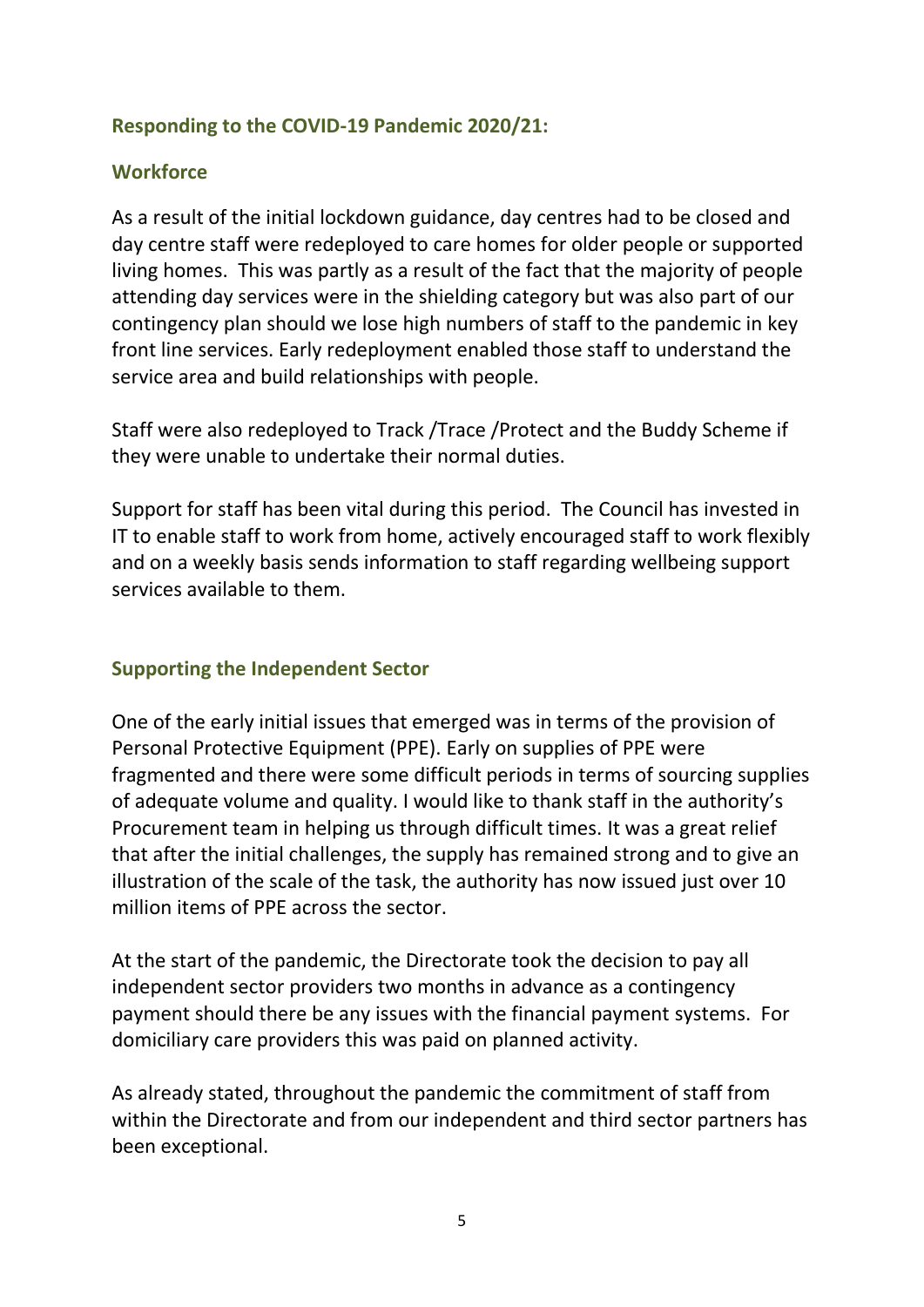Staff from our Contract and Commissioning Team have proactively called providers on a weekly basis to offer support in terms of ensuring they understand the regularly changing guidance issued by Public Health Wales, Care Inspectorate Wales and Welsh Government. They have worked with the Health Board to produce weekly situation reports, assisting homes where required to recruit agency staff and sharing good practices.

We have worked hard with the sector and the Health Board to implement the testing regime across closed settings, providing staff to deliver and collect the swabs to ensure we continue to protect staff, vulnerable residents and where appropriate, children.

Both residents and staff in all Older People's Care Homes in the Borough, who have consented to the vaccination, have received both their first and doses.

We have worked with the Health Board to identify and vaccinate all front line care staff in line with the JVCI guidance in relation to Priority Group 1, to enable them to continue providing vital services to vulnerable people.

#### **Service Resilience**

Like the majority of Welsh Councils. Caerphilly CBC is hugely reliant on our independent sector partners. At the present time we commission around 70% of our residential care and domiciliary care services from the independent sector with the remaining 30% being provided by the authority itself.

Like all businesses across the private sector, independent social care providers have faced significant financial pressures during the pandemic. As well as additional staffing costs, homes have been impacted significantly by a reduction in the number of residents being admitted to homes with a significant loss of income.

To assist providers with these challenges Welsh Government have made payments from a "Hardship Fund" of £50 per place per week in care homes and an extra £1 per hour for domiciliary care providers. Whilst this funding will continue for the remainder of this financial year, it is of concern that there is no clarity about 2021/22.

It is unclear at this point with regard to the impact the pandemic will have on demand for certain services. We are aware that a number of people who have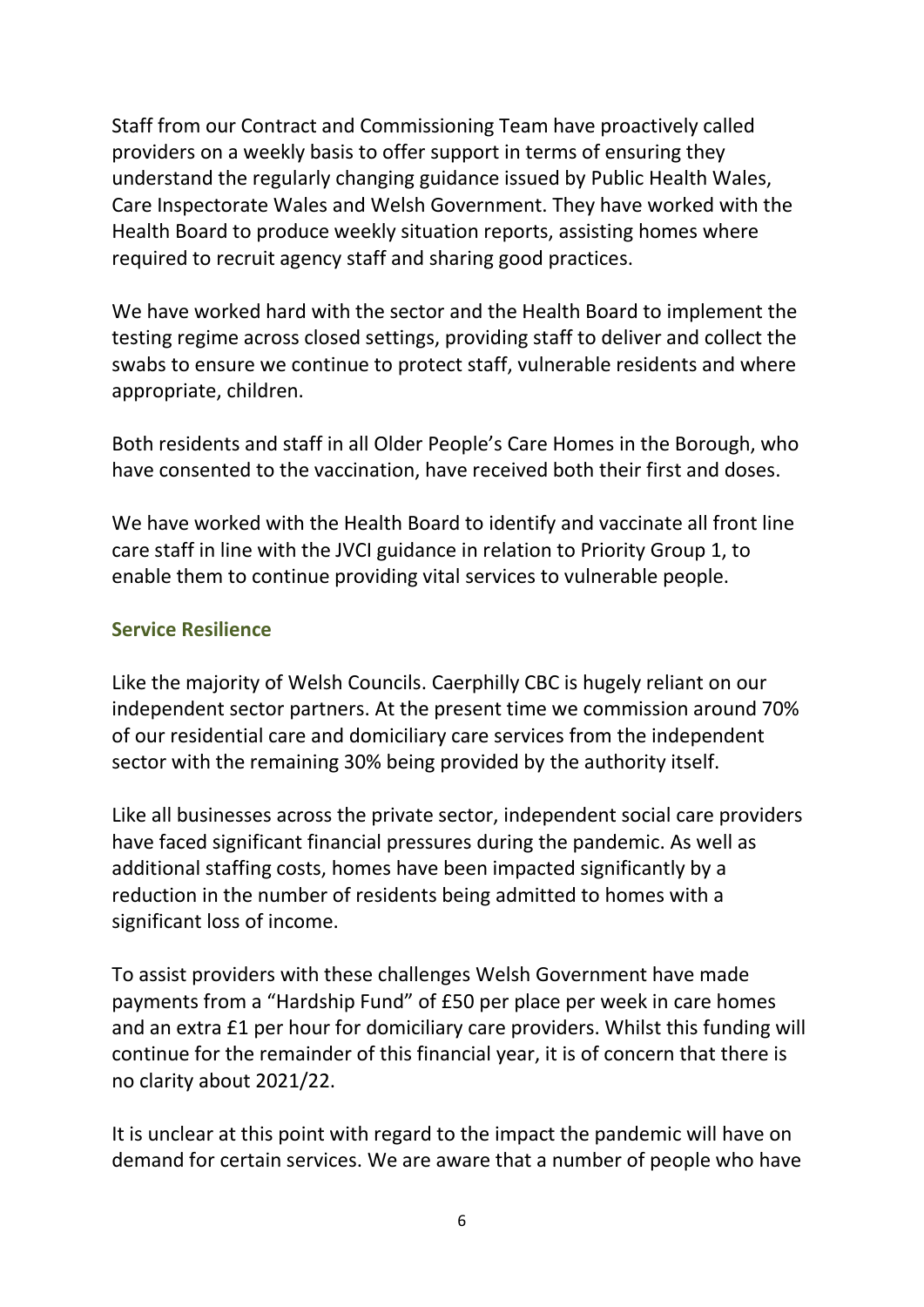been supported in the community, as opposed to going to day centres, have expressed a wish that this continues in the future. Likewise, we are unable to predict future demand for residential and nursing care. This position will need to be monitored carefully but there will clearly be opportunities to reshape our services to meet likely future demand. Obviously, any reshaping proposals will be brought before Scrutiny as part of the decision making process.

# **Care Homes**

As was the case across the whole of United Kingdom care homes in the County Borough were significantly impacted by the spread of coronavirus. One of the key issues faced was the inability of people living in care homes to see their loved ones. As a Council we worked very closely with colleagues in our own Environmental Health Department and Public Health Wales to undertake risk assessments to ensure safe visiting. The Authority invested in IT equipment for care homes to allow video calling to take place. We were also successful in obtaining a supply of visitor pods for a small number of homes to allow visiting where suitable spaces for indoor visiting was not possible.

Despite these efforts I would fully acknowledge how difficult a period this has been for people living in our care homes and their immediate families. Once again I would like to place on record my gratitude to all of the staff, who tirelessly worked to minimise the impact of this loss of contact.

## **Social Work Services**

The pandemic required us to rethink how our social work services were delivered. Working with colleagues across the Gwent region, the five Local Authorities agreed Regional Operational Guidance for both Children's and Adult Services.

In Children's Services, all referrals were prioritised on the basis of safeguarding concerns and investigations, children on the Child Protection Register, Children Looked After and children at immediate 'risk of care'. All cases were risk rated using a Red/Amber/Green (RAG) system authorised by Team Managers and these decisions have been routinely reviewed by Service Managers.

Within Adult Services, priorities were safeguarding concerns and investigations, carer breakdown and adults at immediate risk.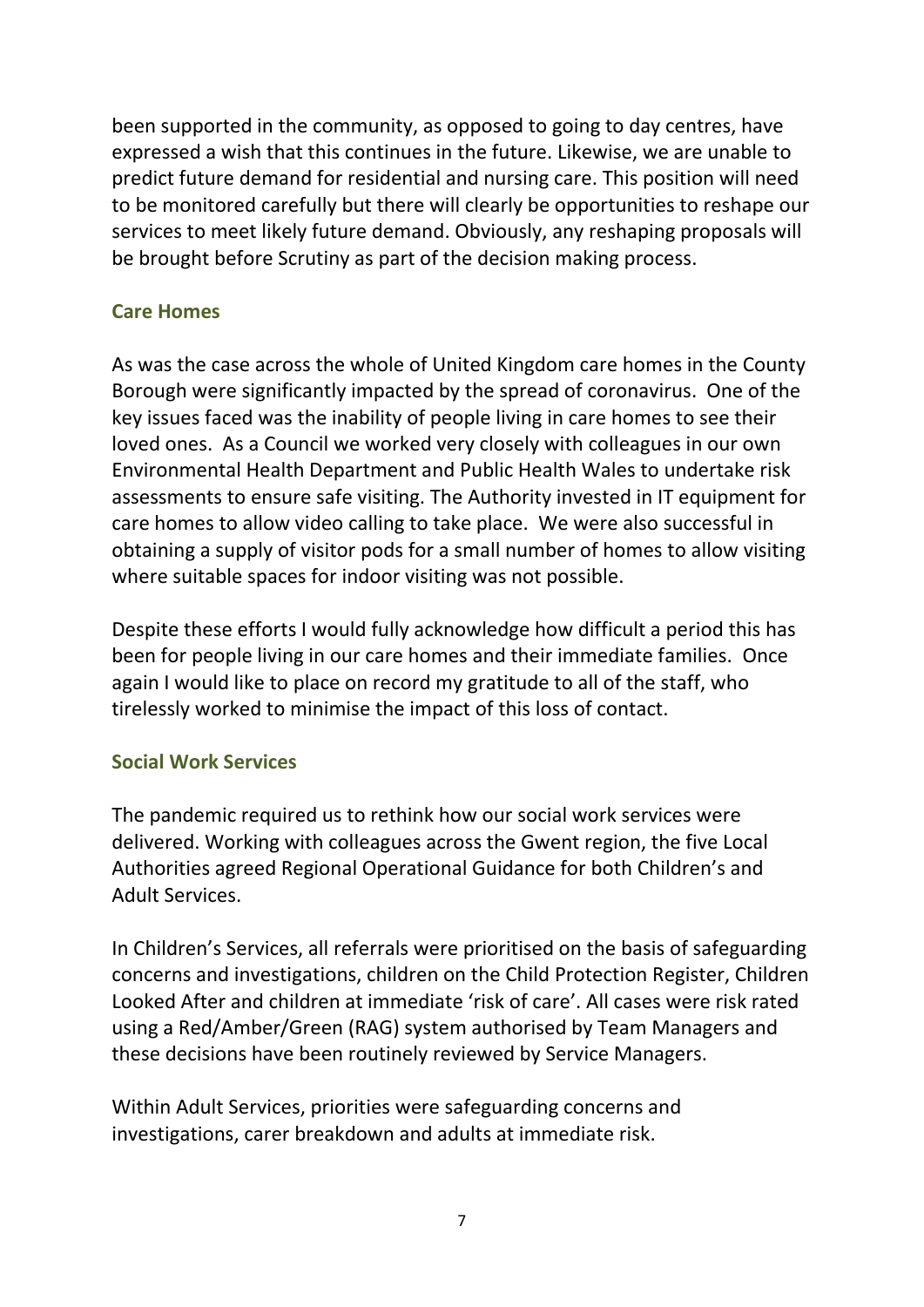Across the whole Service, prior to any visits, we have adopted a triage approach to contacting families and service users to check if anyone in the household has Covid or is self-isolating, planning how to manage the visit and ensuring we observe Public Health advice in relation to social distancing and PPE.

Where feasible, virtual meetings / discussions have taken place and within Children's Services, all Court attendances were virtual using telephone or video conference with some contested hearings having to be postponed. Public Law work is now back on track using virtual methods. All adult court cases have been virtual in respect of Deprivation of Liberty Safeguards and applications for Deputyship.

It was noticeable in Children's Services that referrals dipped for first 2-3 weeks of the initial lockdown but quickly returned to normal (year on year) levels. We also saw a spike in referrals in September, when schools started to return and are expecting to see the same again as restrictions begin to ease.

It is important to acknowledge that during the various lockdowns, the Directorate has been able to maintain Family Time (contact) between children in care and their parents. This has, at times, had to be restricted to children under 2 year olds and any child subject of court order but all families are having some form of contact. Wherever possible we support contact outdoors and where not, we provide it indoors ensuring social distancing and PPE as appropriate.

# **Support to Carers**

At the start of the pandemic, the Directorate made a decision to keep two respite properties open, one for adults and one for children with the primary purpose of supporting carers to prevent crisis situations. Latterly we have reopened the second adult respite property to meet increasing demand. All respite services have been able to offer bespoke solutions to crises.

The children's respite service worked closely with Trinity Fields Hub to provide support to families with children with the most complex needs. Significant positive feedback has been received in respect of the positive impact this had on families.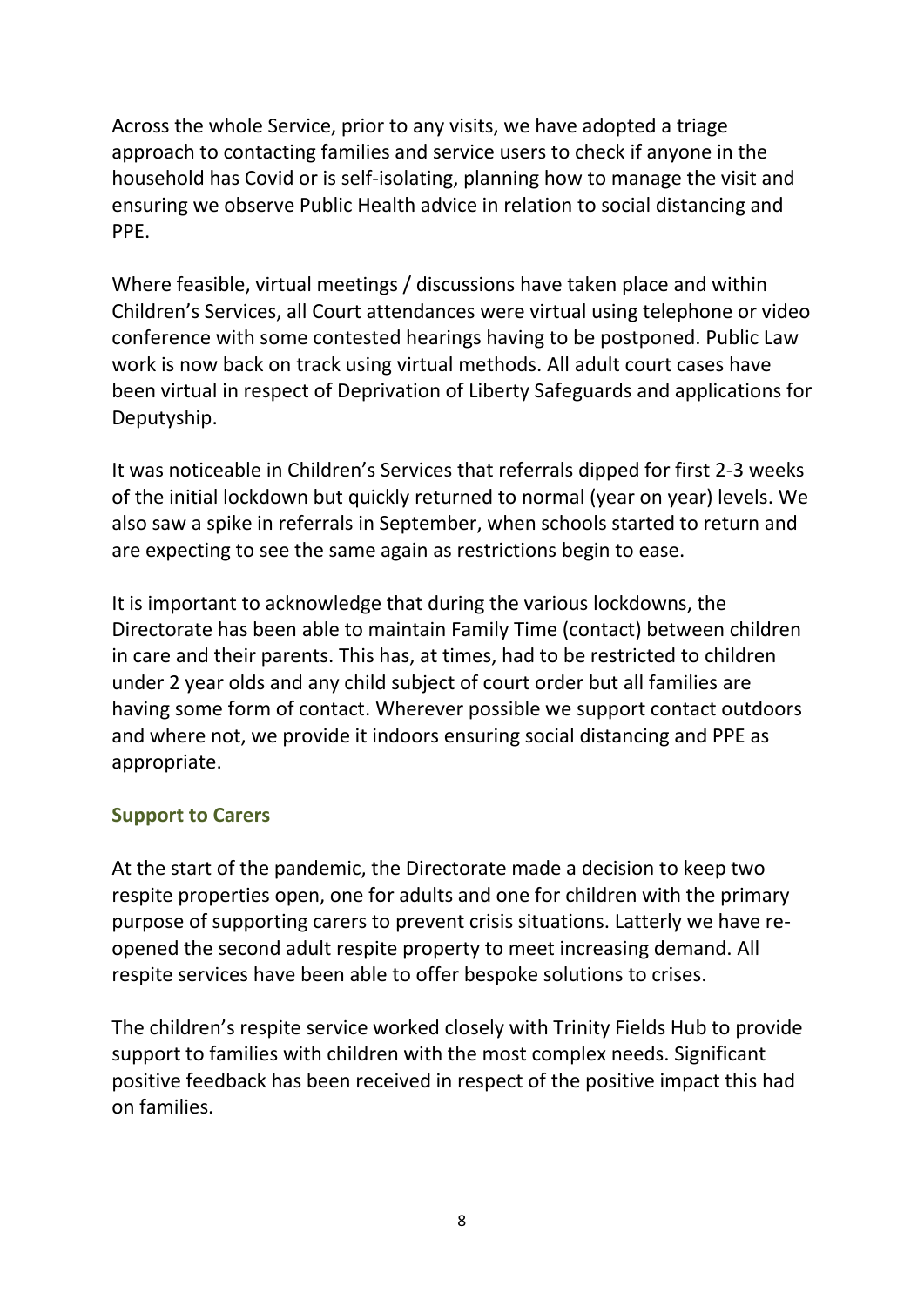The adult respite properties have worked with the Social Work Teams to identify those people at highest risk of carer breakdown to support them with overnight respite, again excellent feedback has been received.

The Carers Team made proactive calls to everyone on their mailing list to check they were ok, regularly communicated with them promoting their services and put lots of activities on line. They offered small grants and engaged with third sector organisations regarding other services available to give a couple of examples. Specific activities were developed for young carers such as outdoor team building, assisting with provision of access to IT and carried out on line sessions such as 'meet and munch'.

We have commenced provision of community sessional opportunities for individuals who previously attended day centres. We are currently providing 620 hours per week sessional support for 138 individuals. Feedback has been very good in relation to these new opportunities which we plan to continue to provide going forward.

# **Hospital Discharge**

Very early on in the pandemic, it was clear that there was going to be a need to create capacity in hospitals across Gwent to cope with an influx of people with Covid-19. To facilitate this, significant numbers of people needed to be discharged from hospital into community settings. As the pandemic progressed, the position was made much more difficult by the fact that many of the residential and nursing homes in the region were unable to take admissions as they had existing residents or staff who had tested positive.

Subsequently, we have developed a Service Operating Procedure and Discharge Passport with the Health Board to enable people to be safely discharged from hospital and admitted to a care home.

These challenges placed huge pressure on domiciliary care services. Both the in-house provision and our independent sector colleagues responded magnificently to the challenge and we continue to discharge large numbers of people from hospital with re-ablement or care packages. We have increased our commissioning of domiciliary care by 11%.

Through the pandemic we have focused on supporting people at home to prevent unnecessary admissions to hospital. Emergency Care at Home (EC@H)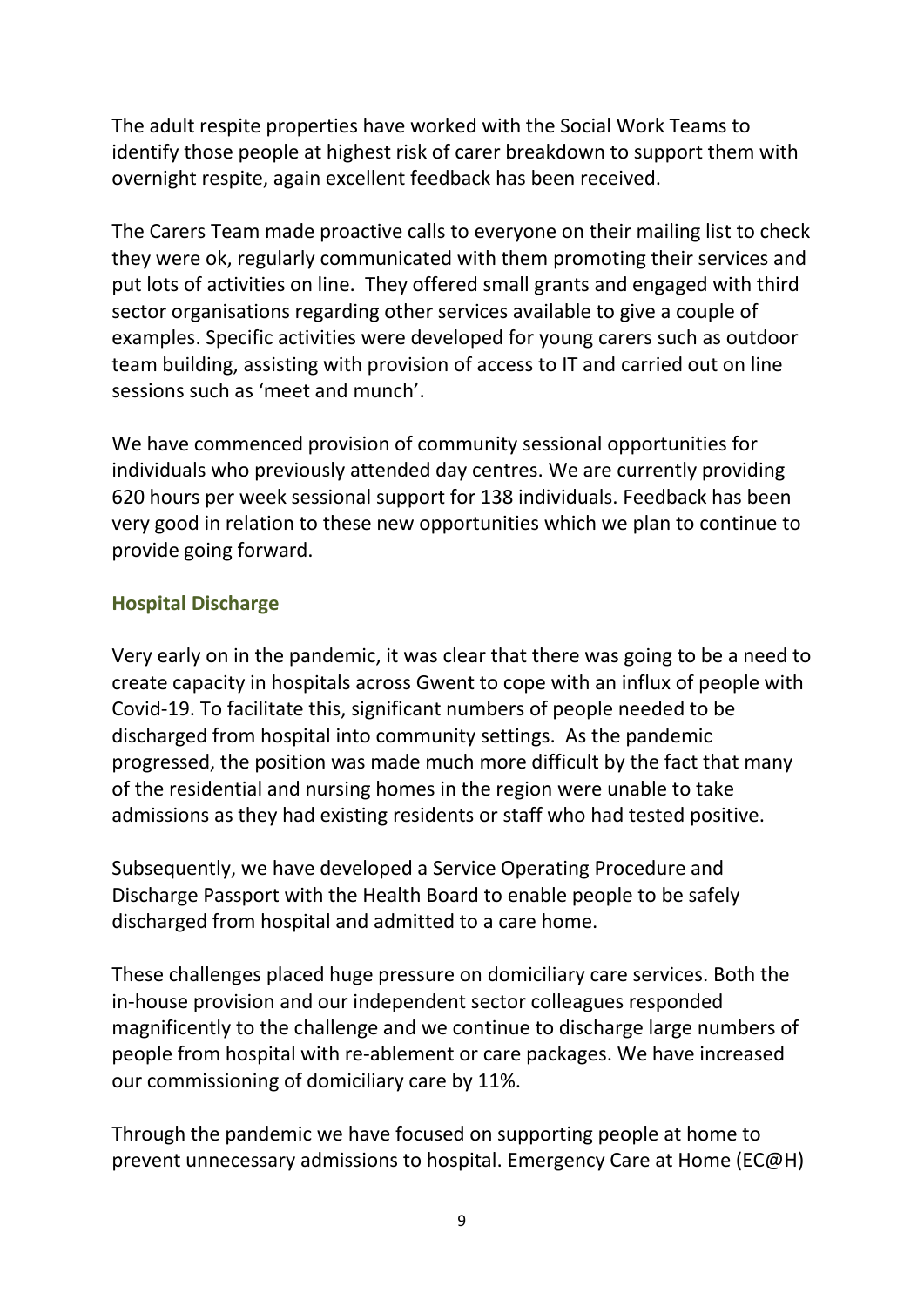staff have worked with the rapid responses nurses and doctors in the CRT to provide 'hospital at home' facilities.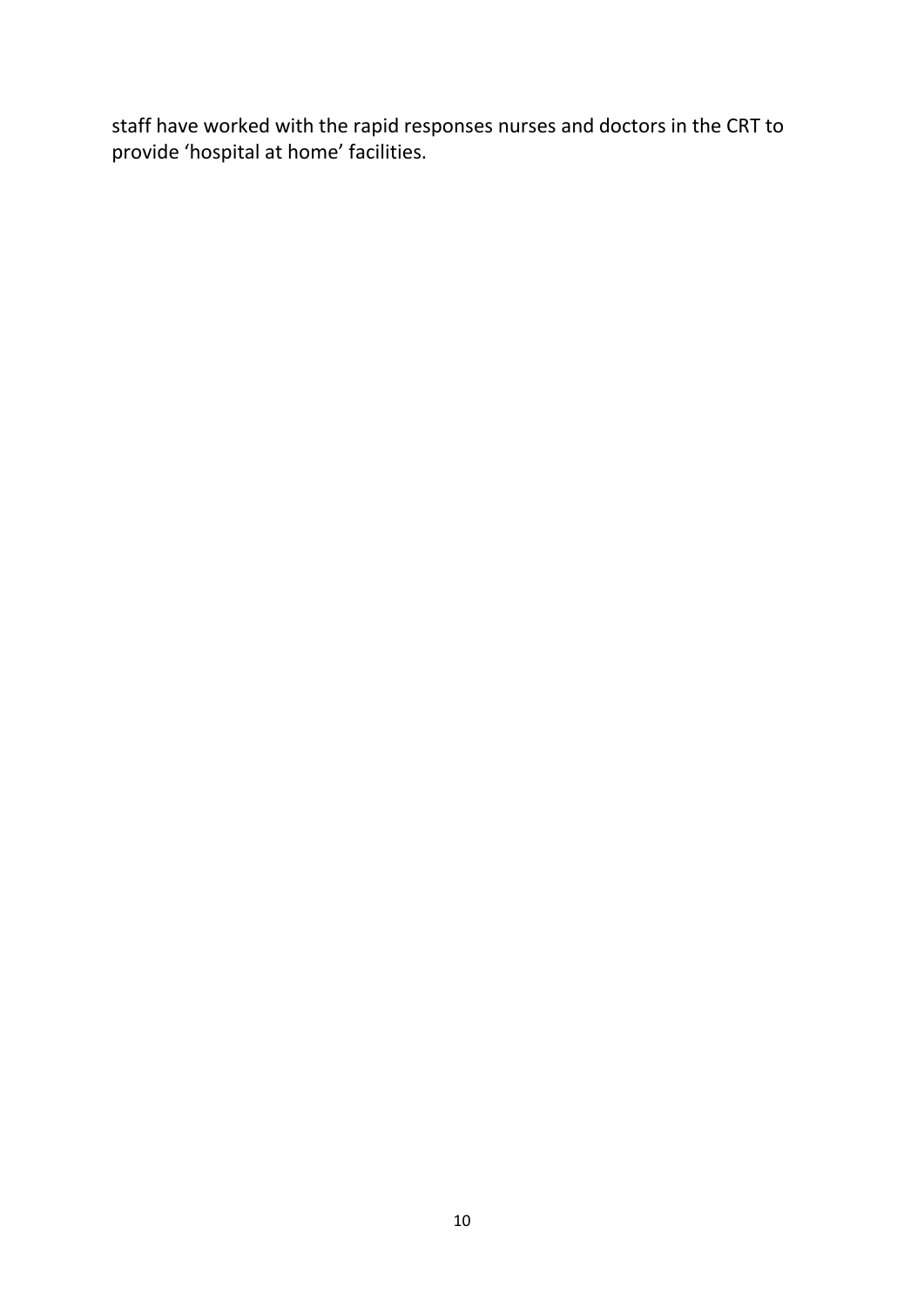### **Priorities for 2020/21:**

In the 2019/20 my Directors Annual Report a number of priorities were identified to be completed during 2020/21. Naturally, progress in some of these areas has been hampered by the Covid-19 pandemic but progress made during the year against each one is detailed below:

 **Work with the Health Board to enable staff to have different conversations with people to better understand their desired outcomes** 

Training was initially delayed due to Covid but dates have been scheduled for Health and Social Care staff for 2021.

 **Expand the Home First ethos to include Prince Charles Hospital in Merthyr Tydfil**

An Occupational Therapist was seconded to the front door of the hospital to prevent unnecessary admissions funded by winter pressures money. This worked well and good links have been established with PCH prevent project

 **Secure funding to expand Home First to cover the new Grange University Hospital** 

Additional funding was secured from the Transformation Grant and the service was up and running to coordinate with opening of the hospital. Feedback from the Health Board has been excellent in relation to the impact of the service

# **Implement the nationally agreed 4 pathways in respect of Discharge to Assess to improve outcomes for individuals**

Work has commenced nationally and the pathways have expanded to 5 with Pathway Zero focussing on community support and prevention of unnecessary admissions. Outcome measures and data are currently being collated for benchmarking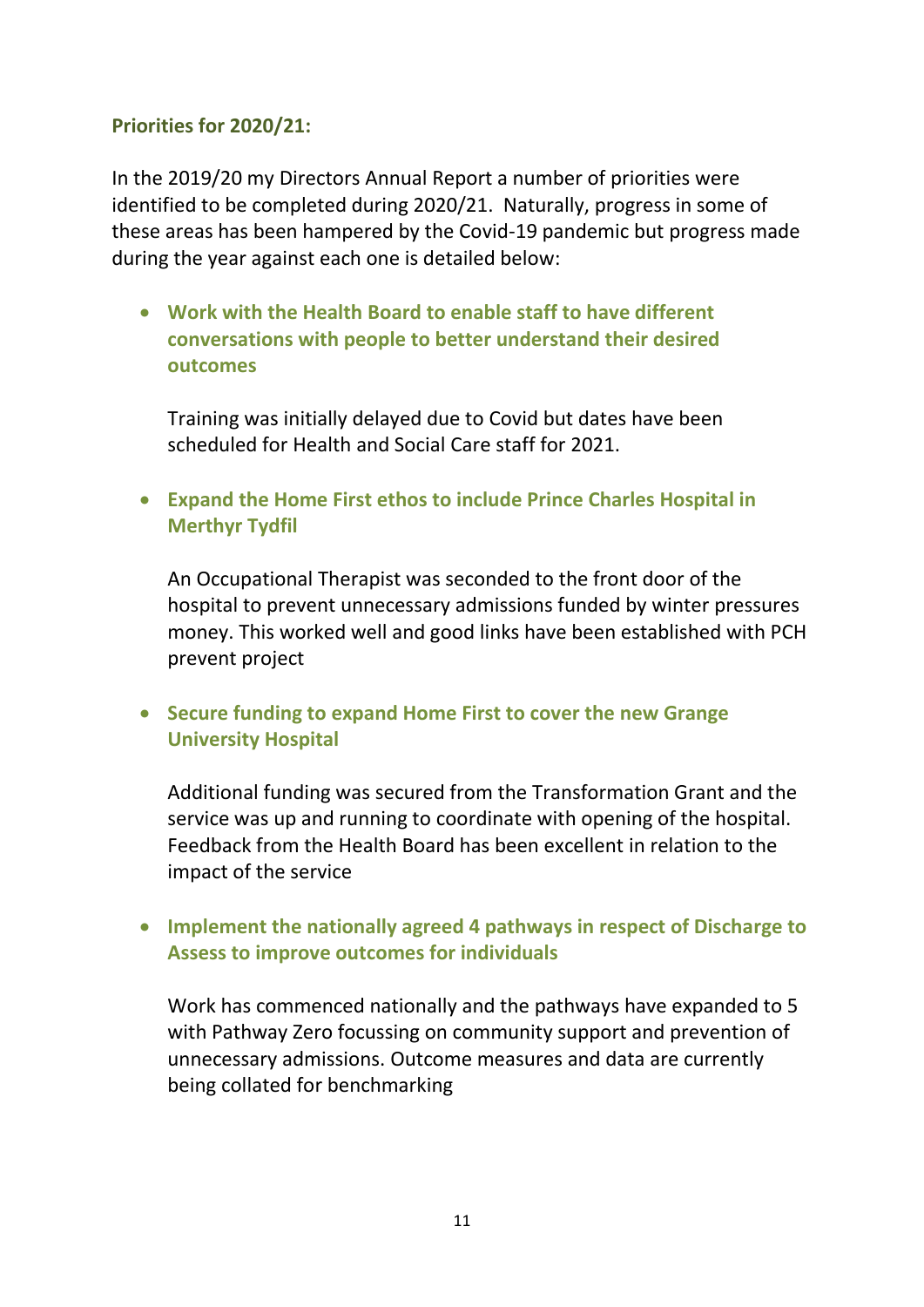# **Expand the My Support Team (MYST) service into Newport to complete the regional development**

The MyST service started to develop in Newport during the autumn of 2020 and became fully operational in January 2021

#### **Embed the new All Wales Safeguarding Procedures**

Staff training was rolled out following the launch of the new Procedures and existing policies and procedures systematically reviewed and updated to reflect the necessary changes. Caerphilly Safeguarding Leads continue to engage with the ongoing national working group.

#### **Introduce a Safeguarding Self Assessment Tool for Service areas**

This directly links to the Wales Audit Office Review of Corporate Safeguarding arrangements and the tool was developed and implemented at the end of 2019. Covid impacted on capacity for all service areas to complete the self audit during 2020 but plans are in place to recommence by the end of 2021.

 **Embed a Family Meeting Service within the Intensive Support Team to help families identify solutions to issues that they may be facing and reduce the numbers of children coming into care.**

Utilising Grant funding, three Family Meeting Co-ordinators have been recruited to cover the three main geographical areas of the Borough. Covid had a direct impact on the effectiveness of this service during the first half of 2020/21 but progress is now back on track with referrals increasing and positive outcomes being reported.

 **To promote and develop volunteering opportunities for people within their communities.**

This work is ongoing and links to Caerphilly Cares

 **Develop the mental health project arm of South East Wales Shared Lives Scheme and expand the pilot area from Newport to Caerphilly**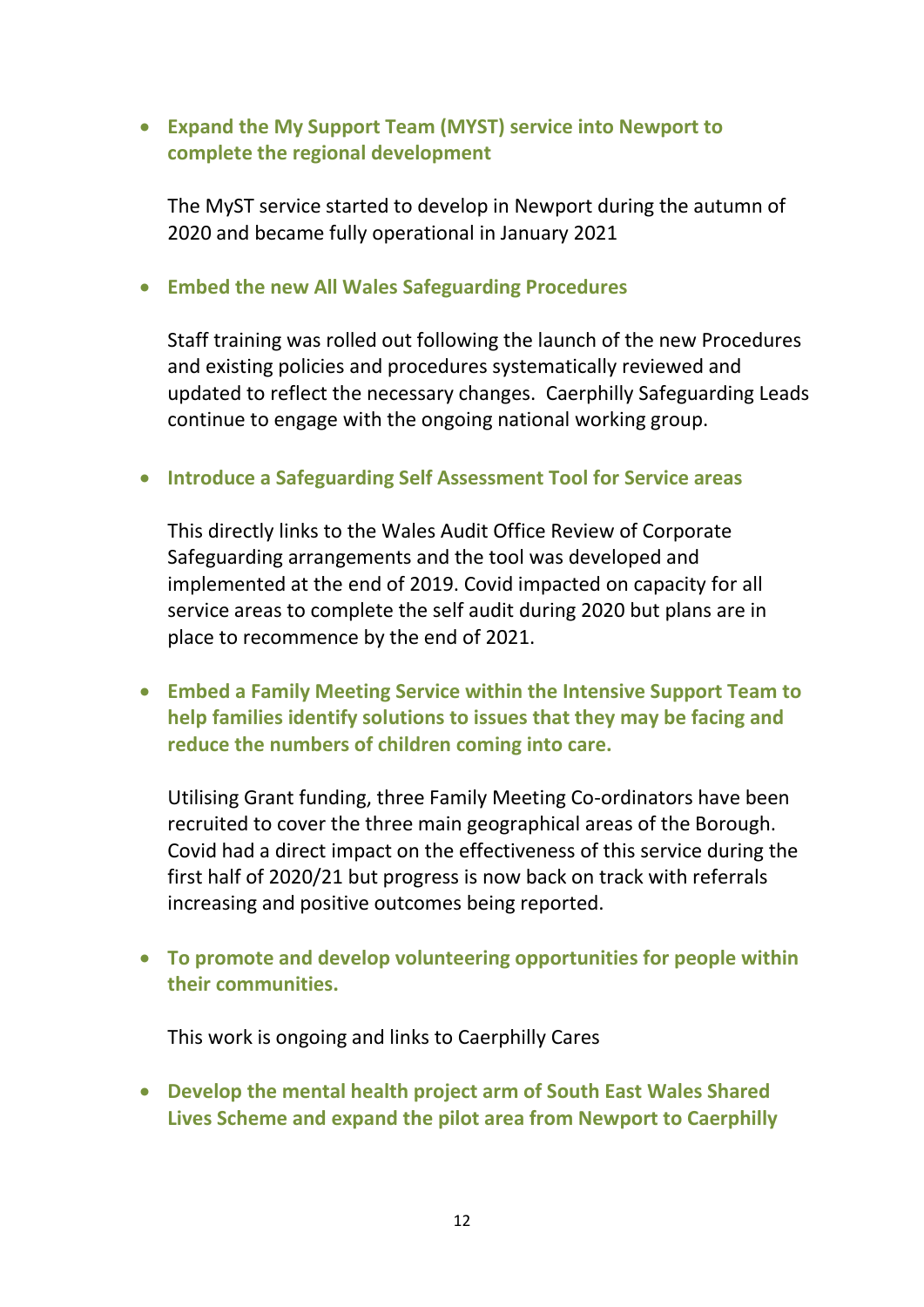Aneurin Bevan University Health Board have confirmed permanent funding to expand the scheme which is a really positive development. The service has been recognised by the World Health Organisation with a case study used as good practice which has featured on webinars and ITV Wales News

 **Promote membership of My Mates (a friendship support group) for people with a learning disability to develop personal relationships and friendships** 

My Mates has continued to provide a virtual service during the pandemic and excellent feedback has been received.

 **Develop the Mill Road flats for independent living for adults with a disability**

Progress was delayed with regard to the build during the pandemic due to the lack of availability of building material and a colony of crested newts.

# **Contribute to the development of regional plans for shared residential provision for young people in crisis**

Newport are leading on the development of integrated Health and Social Care accommodation for children in crisis. The development, known as Windmill Farm, is progressing well and it is anticipated that it will become operational late 2021.